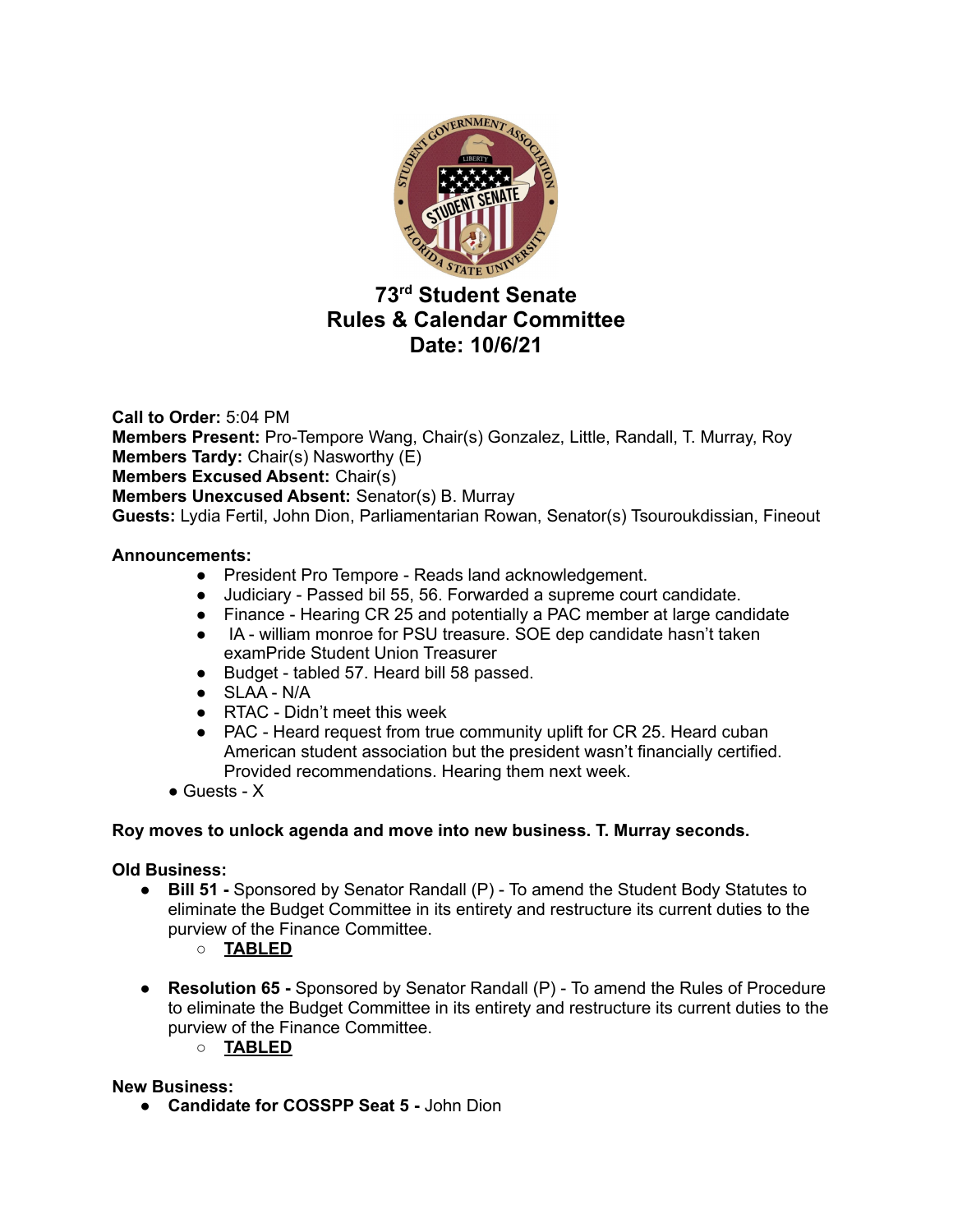- Opening Statement:
	- Dion: Thanks. Previously served as summer senator. Excited to answer questions. Yields 4:30
- Technical Non-Debatable Questions:
	- Gonzalez: Are you financially certified?
	- Dion: Yes
	- Gonzalez: Have you attended any DEI trainings?
	- Dion: No
- General Questions:
	- Little: **POI** for Chair: Is this a seat expiring for fall?
	- Wang: In office until fall inauguration
	- Gonzalez: Are you running in spring?
	- Dion: Best way to ensure i can be bipartisan representative for college
	- Gonzalez: what communities besides college do you represent?
	- Dion: important to represent everyone. Happy to champion any
	- Gonzalez: What seat did you hold in summer
	- Dion: Seat 3
	- Roy: What interests you in senate
	- Dion: Likes the process. Aspires to be a state rep. Loves FSU and wants to give back
	- Gonzalez: What legislation did you write in the summer
	- Dion: none
	- Gonzalez: Are you aware how large the college is and how close elections are
	- Dion: Yes and yes. I lost by only 3 votes
	- Gonzalez: To clarify you lost by 3?
	- Dion: Yes
	- Gonzalez: Why should we overturn the will of the student body
	- Dion: There's a large number of students that support me. I desire to remain bipartisan and not run with a party.
	- Roy: Understanding that an election doesn't speak to one's qualifications, what would you bring to the Senate?
	- Dion: The biggest skill is public speaking. A lot of students have great ideas but have trouble communicating. I want to be their voice. I'm fin certified and was an active member of the finance committee this summer. I'm willing to put in the work to be an active senator
	- Gonzalez: What committee?
	- Dion: Interested in finance and slaa
	- Little: Given that you have experience in the senate, what do you want to work on to make the changes you were talking about?
	- Dion: One issue brought to me by a peer is campus safety and safety off campus. Maybe a certificate in way to protect yourself and ways to stay safe. Additionally, wants to work on how candidates fundraise.
	- **■ Gonzalez moves to enter roundtable discussion. Roy seconds.**
- Closing:
	- Thank you for your questions even though they were tough. Overall, I appreciate your time and hope you consider me for this position.
- Roundtable:
	- Gonzalez: he lost an election, COSSP. Yes it was by 3 votes. Confirmed in the summer but didn't pass legislation. Applied for fall seat but isn't running for fall. Seeing as COSSP is competitive, we need to put people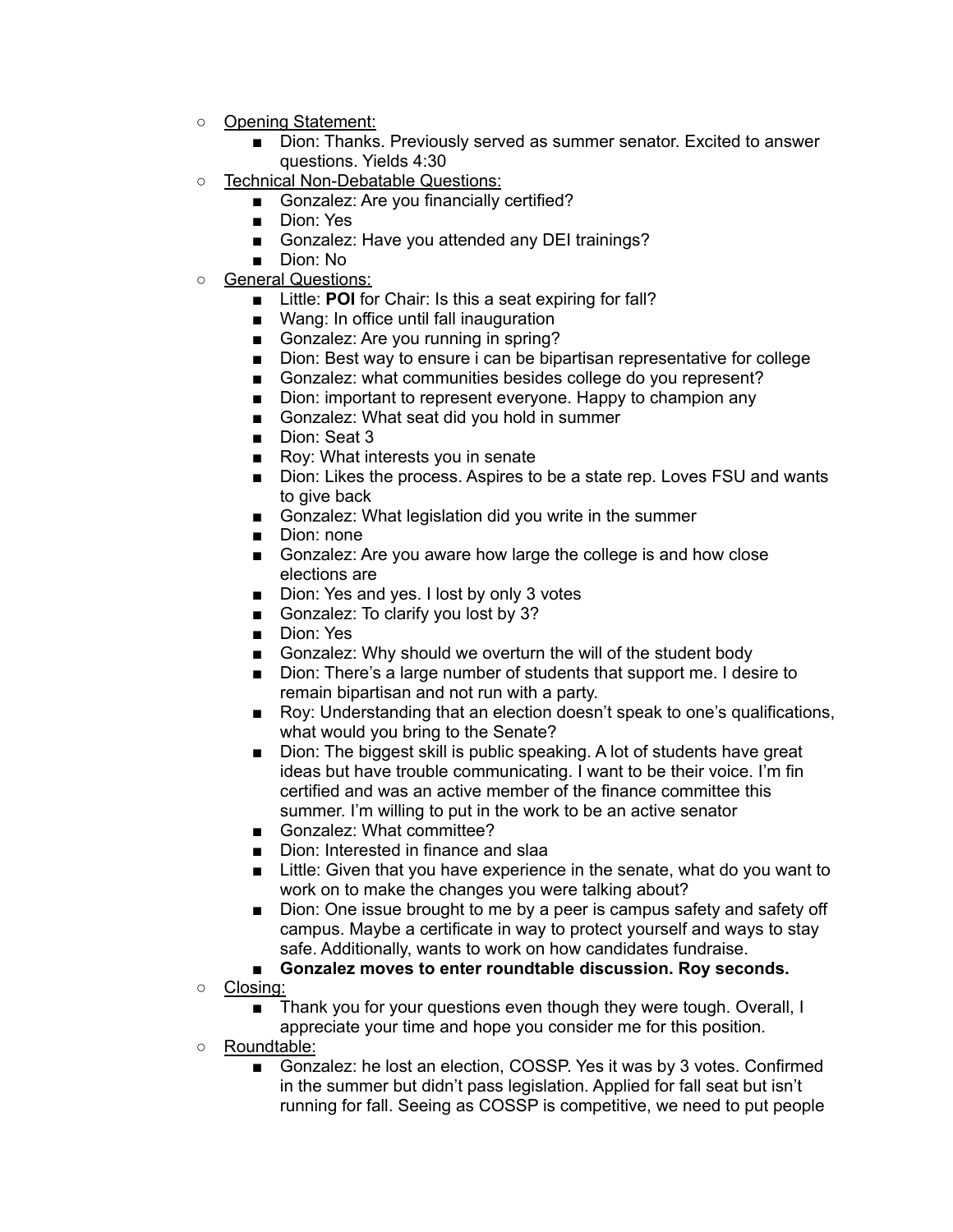in seats that constituents want in there. I've been here two years and won two years. Looks like he's trying to bypass an election. I'm against it.

- Roy: Strongly in favor. He spoke in committees. Even went out of his way to work with me on legislation after committee meetings. He came to committee and talked a lot of sense. Great knowledge of govt. An election doesn't speak to the quality of a candidate. Going into a seat, even for a month, just means trying to serve your candidates. Exec may have misled him concerning spring vs. fall. He's one of the most prepared senators i've seen
- Gonzalez: I disagree that elections aren't a reflection of quals. It's because of who they are, not what party they are with. He had a chance to run and he lost
- Roy: Even looking at it that way, he only lost by 3 votes. We should hold losing against people. It's something I'm very passionate about.
- Little: sorta on the fence about this one. He didn't write any legislation. What is he going to do with this position given the little amount of time? I'm concerned because this will be shorter than his previous term. How engaged will he be if we confirm him?
- Gonzlaez: My comments have nothing to do with his quals. The constituents said no. WHat they say matters. Elections matter. There's a difference between being elected and being appointed, especially by people that know how govt works.
- T Murray: doesn't have a comment because little said what he was thinking. I'm still super on the fence. If you could keep debating, i'd appreciate it. I recognize the candidate's experience as a member of the Florida govt. I think it says something that this candidate is trying to fill a seat and do the job. Still, I'm concerned about productivity.
- Gonzalez: having COSSP be represented isn't an issue because 2 powerful senators are representing them. I asked a Qs about what communities he's representing and what skills he's bringing and didn't give strong answers. Beyond the constituent part, you have to bring something to the table especially for this seat and it just wasn't there.
- Roy: I wanted to speak on Trevor's comment, Are you speaking to representation in the college?
- T murray: I was concerned about representation. 1 of the senators is a nonvoting senator president
- Roy: going back to the legislation that he helped me with and his committee work, I can't speak highly enough on high.
- Candidate withdraws application
- Dion: I appreciate your time and apologize for wasting time. I thought this was a spring seat and understand the concerns about product
- Randall: **POI** Can you clarify the fall election timeline?
- Wang: Unfortunately the time to register has passed.

#### ● **Candidate for Undergraduate Studies Seat 1 -** Lydia Fertil

- Opening Statement:
	- Fertil: 2nd year student in international affairs and cyber criminology. I know it's only one month but I'd like to get my foot in the door for the future. Yields 4:20.
- Technical Non-Debatable Questions:
	- Gonzalez: Fin certified?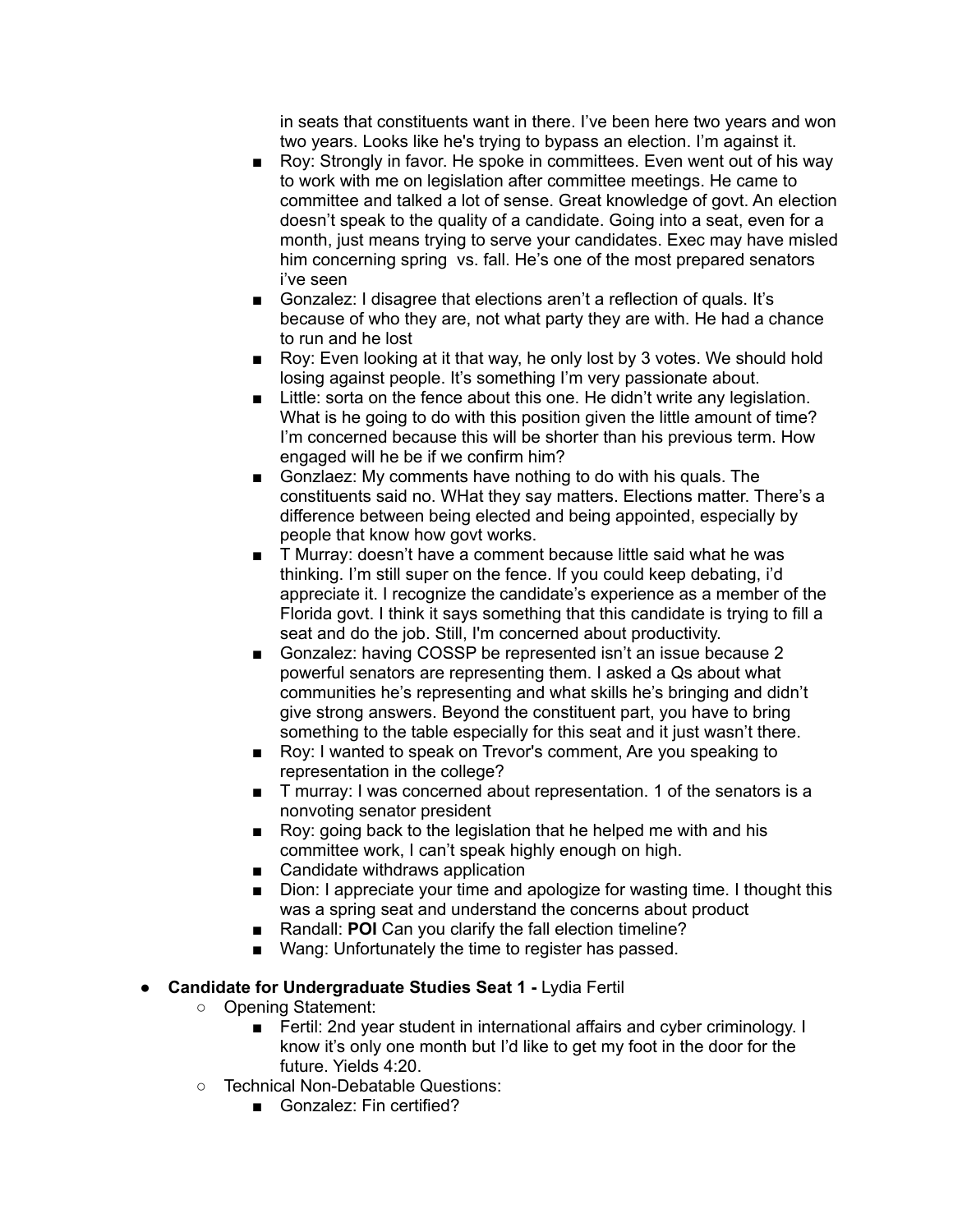- Fertil: No
- Gonzalez: Have you participated in any diversity training?
- Fertil: No
- General Questions:
	- Roy: Given how large the college is, how would you best represent constituents?
	- Fertil: I chose it because it is large. Wanted to be a voice for people that look like me and are intimidated by SGA
	- Gonzalez: How did you hear about this
	- Fertil: Told by a friend
	- Gonzalez: Are you running in the fall?
	- Fertil: Yes
	- Gonzalez: What are your legislation ideas?
	- Fertil: No ideas at the moment. I''m going to use this term to introduce myself to the process and get new ideas.
	- Roy: Are you a candidate for campus rec?
	- Fertil: Yes
	- Gonzalez: You're running for campus rec not senate?
	- Fertil: Yes
	- Gonzalez: Why not senate?
	- Fertil: I just want to get my foot in the door and learn more about SGA.
	- Gonzalez: Is there a reason you want to join as a member and not an involved student?
	- Fertil: Yes because I want to participate in meetings
	- Little: What do you know about the senate?
	- Fertil: I don't know much but that's why I wanted to apply
	- Gonzalez: What communities do you represent?
	- Fertil: African american and international students
	- Gonzalez: Do you have any ideas of how you want to represent them
	- Fertil: Generally, I want to make it a safer space but no specifics
	- Wang: Time commitment?
	- Fertil: I'm committed. I'm doing undergrad research and classes
	- Gonzalez: What committee do you want to join?
	- Fertil: SLAA
	- Gonzalez: Why should we vote yes?
	- Everyone was in this position before and everyone needs a stepping stone to be enabled to enact change

#### **■ Gonzalez moves to enter roundtable. Roy seconds**

○ Closing:

■ Fertil: Thanks committee for time and hopes she's appointed to the seat.

- Roundtable:
	- T Murray: as the only rep of undergrad in this committee, I think it's important that we have as many representatives as possible. We have 9 missing senators and need to fill those seats. Especially at a time when things are difficult for 1st and 2nd year students. I think that this candidate will do a good job filling the void.
	- Roy: I know we talk a lot about qual but I think we should give students the opportunity to serve in different capacities. They did their research and maybe they'll find their way back to senate. I'll be voting yes.
- T Murray moves to forward the candidate; Little seconds. No objections.
- Vote: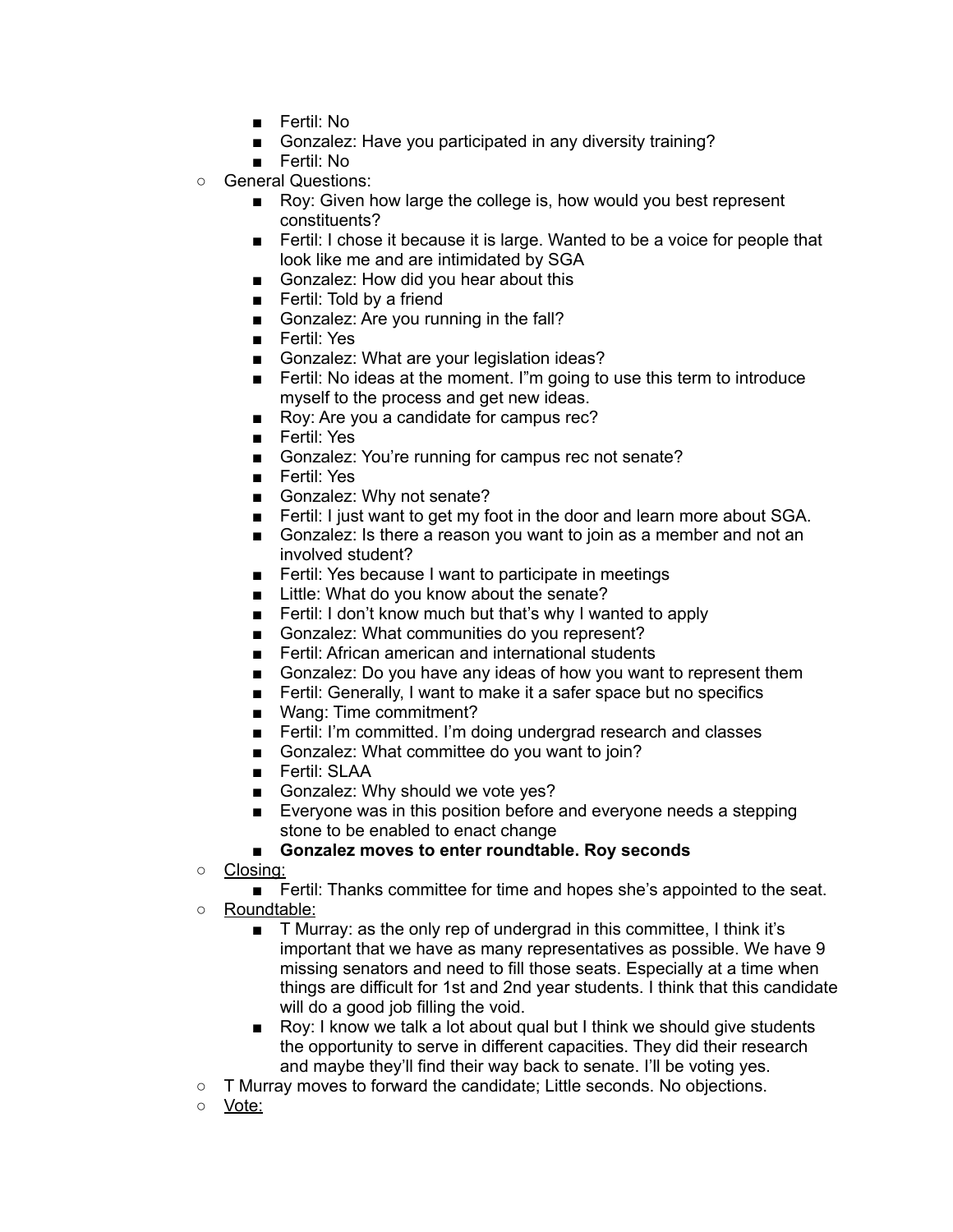- Gonzalez: Abstain
- Little: Yes
- B. Murray: N/A
- T. Murray: Yes
- Nasworthy: Abstain
- Randall:Yes
- Roy: Yes
- **○ RESULT: CANDIDATE PASSES**
- **● Resolution 73 – Sponsored by Senators Tsouroukdissian, Preshia (P) -** Giving Senators the option to transfer sponsors and preventing legislation from sitting in committee for prolonged periods of time.
	- Opening Statement:
		- Tsouroukdissian: This is my first piece of legislation. It's pretty simple, it's to prevent legislation to be tabled for extended periods of time. Gives the option for the sponsor to appoint someone else. If that doesn't happen for three weeks. Yields 4:03
	- Technical Non-Debatable Questions:
		- Randall: POI for the chair: can sponsors be changed?
			- Wang: only if the sponsor is no longer a senator
		- Gonzalez: POI for chair: If a primary sponsor wants the president to designate a new primary sponsor can he do it?
			- Wang: no. Only the committee would be able to at that point.
	- Little moves to enter round-table discussion; Gonzalez seconds
	- Round Table:
		- Little: POI for sponsor: What was the reasoning behind giving the committee the ability to kill a bill?
		- Tsouroukdissian: So it doesn't sit in committee?
		- Wang: Why is power given to committees rather than senate president?
		- Tsouroukdissian: i'd be open to amending
		- Wang: 10.18, I feel like saying their schedule limits it
		- Gonzalez: **POI** for Wang: Can a primary sponsor ask the president in senate to change the primary sponsor?
		- Referred to parliamentarian: Rowan: Primary sponsors must be changed by the committee through an amendment. Can be done on the floor through an amendment.
		- Gonzalez: technically 10.18 would be void.
		- Rowan: To make an amendment on the floor, it has to be actively considered.
		- Wang: This motion must be made in pro con when the bill is on the floor
		- Gonzalez: There are two things I want to address. We all know the reasoning behind this bill. I think it's ironic that one of the sponsors is suspended. This is caused by resolution 18 in SLAA. The precedent that this would send: Three committee meetings isn't a lot. Sometimes you can't make it to three. The formation of committees isn't made in a way to ensure that diversity of thought exists in every committee. If one committee is biased, this gives the committee the power to kill it. I understand the threshold is high but 2/3 isn't a lot to reach given the numbers right now. The precedent is dangerous regardless of amendments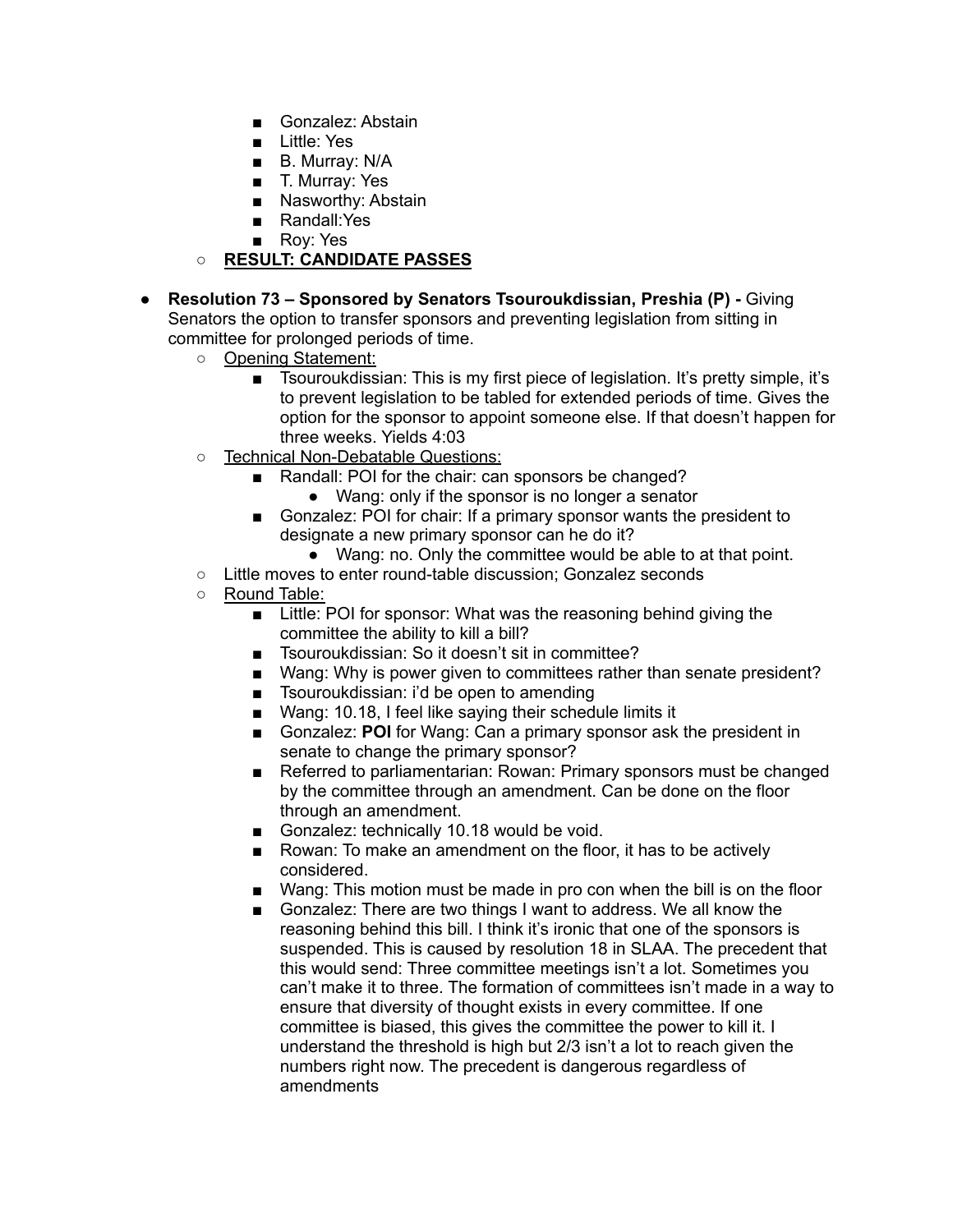- Little: I am debating how to amend 10.18. I like the ability to give a sponsor to nominate a new primary sponsor. I'm thinking about a primary sponsor can designate a new primary sponsor with the consent of the senate president. Including senate leadership is important. I like the idea of 10.18. I agree with Wang that 10.18 is too restrictive.
- ROy: On 10.18, maybe an acting primary sponsor is better. I see why you say the president, but maybe the committee chair is a better idea. It is obviously targeting a specific resolution but I think we should think how this will affect things in the future. I think of Randall's bill that would require longer conversations. I understand why things would require more time tabled in committee. Open to other perspectives.
- Wang: POI for Tsouroukdissian: Any reason for three meetings?
- Tsouroukdissian: No.
- Gonzalez: **POI** for Harmon: Is there a way that the president can change or add primary sponsors to a piece of legislation?
- Harmon: No. It must be an amendment. If the senator isn't a member any more, then I can assign a new sponsor
- Little: I think it's important to include the senate president if you're adding a new primary sponsor
- Gonzalez: Regardless, I think you can just put the senate president in 10.18.
- **■ Little: moves to amend 10.18 to strike "if their schedule does not allow them to defend their legislation" and add ", with consent of the Senate President, if they are unable to present their legislation"**
	- **● Gonzalez seconds**
	- **● Sponsor finds friendly**
- Little: I am not against this resolution in its entirety. I'm not a fan of 10.19. Before I was chair in judiciary, there was legislation tabled all summer until the end. It doesn't hurt people to keep legislation in committee. To allow a committee to shoot something down is setting a dangerous precedent.
- Randall: **POI** for Tsouroukdissian: Did you consult T. Murray on this?
- Tsouroukdissian: Why?
- Randall: We are working on something very similar to this.
- Tsouroukdissian: I did not know that.
- Randall: Would you be open to having a committee forward legislation to Rules for withdrawal instead of immediately killing a piece of legislation?
- Tsouroukdissian: ves.
- T Murray: Shares legislation that he worked on with Randall that is similar to the intent of this legislation. This legislation would take effect 5 minutes before the end of the 73rd senate. This is not supposed to be something that is targeted in anyway, just to make sure that legislation is presented on and passed in a timely manner
- Gonzalez: Does this address the concerns brought upon by chair Little,
- T Murray: There is already a stipulation in rule 5 while we try to just make this process more consistent.
- Gonzalez: This does not have to do with rule 5 as it says it can be reconsidered by the senate president, if they can see that it affects student life, its not going to a different committee
- T Murray: This is to make sure legislation just doesn't stay on the calendar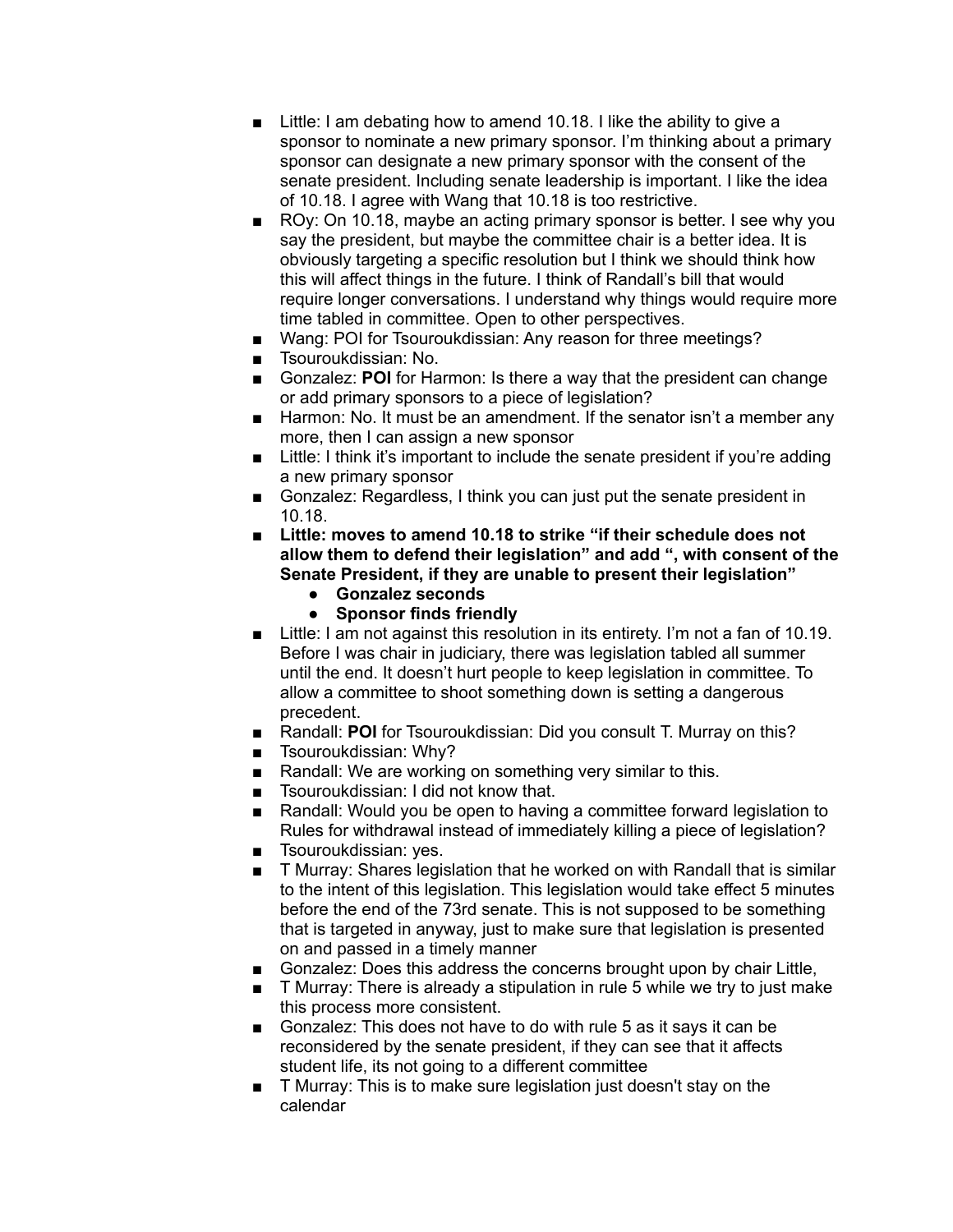- Little: Rule and Calendar is a very busy committee and this legislation adds more bureaucratic mess to this process.
- Gonzalez: I fully agree
- Little: is the resolution in the drive
- Gonzalez: I move to strike 10.19 in its entirety
- Little: seconds
- Wang: Does the sponsor find that friendly
- Tsouroukdissian: I do not

# ○ **AMENDMENT**

- Opening: Gonzalez: We can't find a solution to 10.19 as wever been working for an hour on this and we can move on with just 10.18 we wont be able to find a solution today
- Technical Non-Debatable: X
- **Little: I move to enter roundtable; Nasworthy seconds**
- Roundtable:
	- Nasworthy: I fully agree with moving this forward as a resolution that addresses the issue in 10.18 as its obvious that there can not be a solution to 10.19 today
	- Little: We have seen this committee give people grace. We should extend that grace to other senators who are doing their duties. Three weeks is not an acceptable timeline
	- Nasworthy moves to call the questions; Little seconds
	- Closing Statement:
		- Gonzalez: This is just to move forward with the resolution
	- Vote:
		- Gonzalez: Yes
		- Little: Yes
		- B. Murray:
		- T. Murray: Yes
		- Nasworthy: Yes
		- Harmon: Abs
	- **■ RESULT: Amendment is Adopted.**
- Roundtable on Res 73:
	- Little: 10.18 Roy had a good point. Instead of having it say "can designate a new primary sponsor" needs to be changed.
	- Harmon: That would make it more confusing, we should just replace one of the primary sponsor or add a cosponsor. You can add a cosponsor to make it work with the rule about primary sponsor 401.2A
	- Little: if we can strike primary just to make is sponsor
	- **■ Little: I move to amend 10.18 to strike the world primary and to add "in line with SBS 401.2A, Gonzalez seconds. Sponsor finds friendly.**
- **○ Gonzalez moves to call the questions; Nasworthy seconds**
- Closing Statement:
	- Tsourkdissian: Thank you for the amendments and I appreciate the debate upon the resolution.
- <u>Vote:</u>
	- Gonzalez: Yes
	- Little: Yes
	- T. Murray: Yes
	- Nasworthy: Yes
	- Harmon: Abs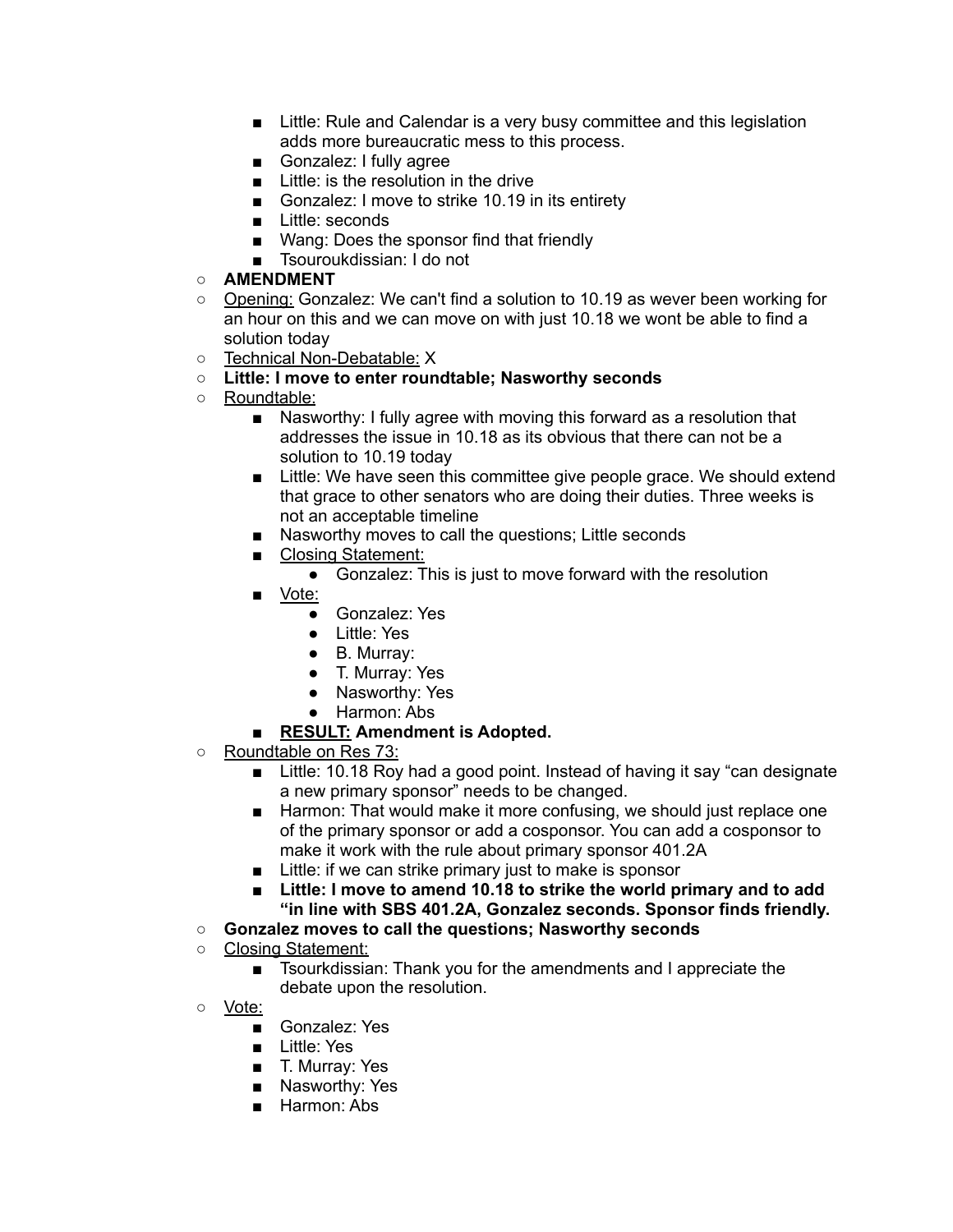# **○ RESULT: RESOLUTION PASSES**

- **● Suspension Hearing - Senator Fineout**
	- Total of 8.5 absences since 1/13/21
	- Opening Statement:
		- Fineout: I am currently the senator for the college of motion picture arts, its a very competitive college that is highly ranked, they unfortunately try to replicate what its like to be in the industry and send students that can do anything on a set, in the news there was a union that has one on strike about harsh labor conditions and lots of work hours, this unfortunately has led me to miss several senate meetings and committee meetings, i know this is something that should be important, i can work from 3pm to 3 am and i cant do anything about that, my schedule changes week by week, i get a schedule each sunday as my professors can make me do much. The previous senator before me got suspended and even impeached and now I understand why they accumulated so many absences.
	- Questioning:
		- Gonzalez: Point of Information to the chari: How many absences are excused?
		- Wang: 2
		- Harmon: What did you plan to do in senate and if you are unsuspended what would you like to accomplish
		- Fineout: The 200 of us in the college of fine arts need a voice and i want to try to give them a voice, i actually had to get the dean's permission to be able to run for this seat, i just want to make sure my college has a voice, i was and am still interested in SGA
	- **○ Little moves to enter roundtable discussion; Roy seconds**
	- Closing:
		- Fineout: I want to thank you guys for listening to me, you guys may think i am a lazy senator or one that does not try, i understand that most seats are very competitive and i want to be involved but the sad truth is that there is not much that can not be done as my schedule changes week to week.
	- Roundtable:
		- Gonzalez: How many seats are allocated to the college of motion picture arts?
		- Wang; 1
		- Little: I had a roommate that was in the film school so i saw firsthand how demanding the school is, and any senator that is in this seat will run into these problems. I've seen this senator be a guest in judiciary and speaking on legislation and 8.5 absences is not that much considering its been a full year that he has been a senator.
		- Roy: I would also like to give some leeway as i knew how busy the former senator in this seat, also this senator has been passionate about SGA and has made every effort to be involved in senate, he is also the only one running for this seat in the next election
	- **○ Gonzalez moves to call the question; Nasworthy seconds**
	- Vote:
		- Gonzalez: No
		- Little: No
		- B. Murray: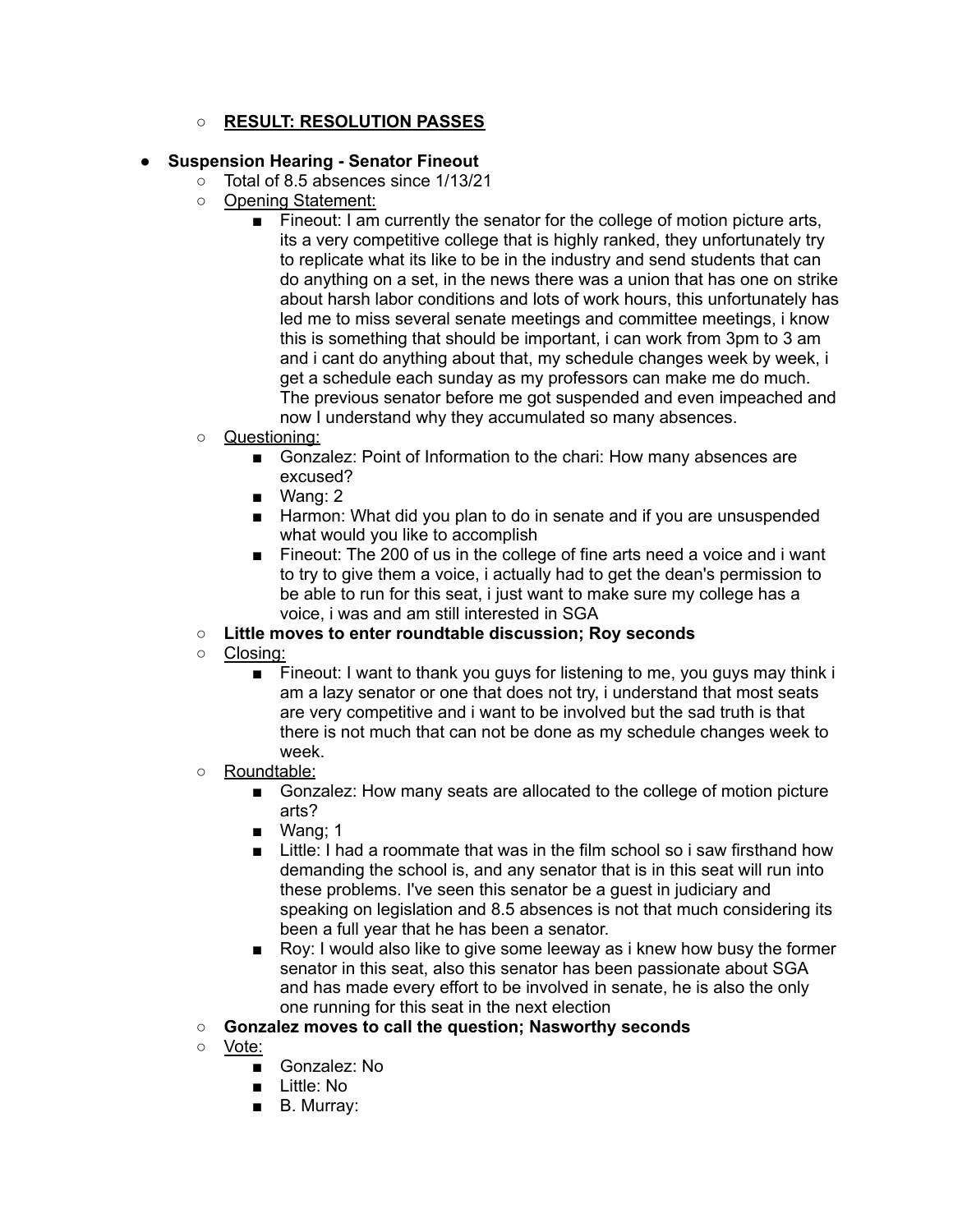- T. Murray: No
- Nasworthy: No
- Randall:
- Rov:No
- Harmon: Abs
- **○ Senator is Unsuspended with a vote of 5-0-1**
- **● Roy moves to allow senator Fineout an extra 8 absences, T Murray seconds**

# **● Suspension Hearing - Senator Russell**

- Total of 10 absences since 1/13/21
- Opening Statement:
	- Russell: Thank you guys for hearing me tonight, the reason why I have missed senate and committee meetings. I had a horrible job that scheduled me for wednesday nights even though i have said that i need those nights off, i now have quit that job to remove that conflict, i want to serve the community that elected me and i need to hold myself more accountable.
- Questioning:
	- Gonzalez: Are you running again?
	- Russell: I am slated for the fall elections
	- Little: For your work absences did you consult with senate leadership on those?
	- Russell: I didn't think i would hit the absence limit so I did not
	- Gonzalez: Did you know the limit of 7
	- Russell: Yes
	- Harmon: If you are unsuspended what do you want to accomplish
	- Russell: One tangible thing i want to do is work with facilities to have more trash cans in common areas and to help remove trash in common areas to make the universities reputation better.
	- Roy: What is something that you are proud of from your time in senate
	- Russell: I worked on a resolution with Senator england and gabadage to change the qualtrics to have a gender neutral option in the survey
- **○ Gonzalez moves to enter roundtable discussion; T Murray seconds**
- Closing:
	- Russell: I want to finish out the last few weeks of my term and contribute to the FSU community and i will not be in this situation again and i hope you all can empathize with me and reinstate me
- Roundtable:
	- T Murray: She is a vital member of the IA committee and has been missed the past few meetings, and seeing the have accomplished things and want to accomplish things in the future i will vote to unsuspend
	- Little: I am on the fence as 10 absences is not a huge amount of absences but the lack of communication is very concerning to me and does not go with workplace professionalism
	- T Murray: She has been very communicative to me as an IA chair
	- Gonzalez: She does still need to communicate to Pro Tempore Wang and President Harmon
	- Little: Although the job is not an issue anymore, i am worried that the communication will continue to be an issue
	- Gonzalez: How many absences have been accumulated this semester?
	- Wang: 1